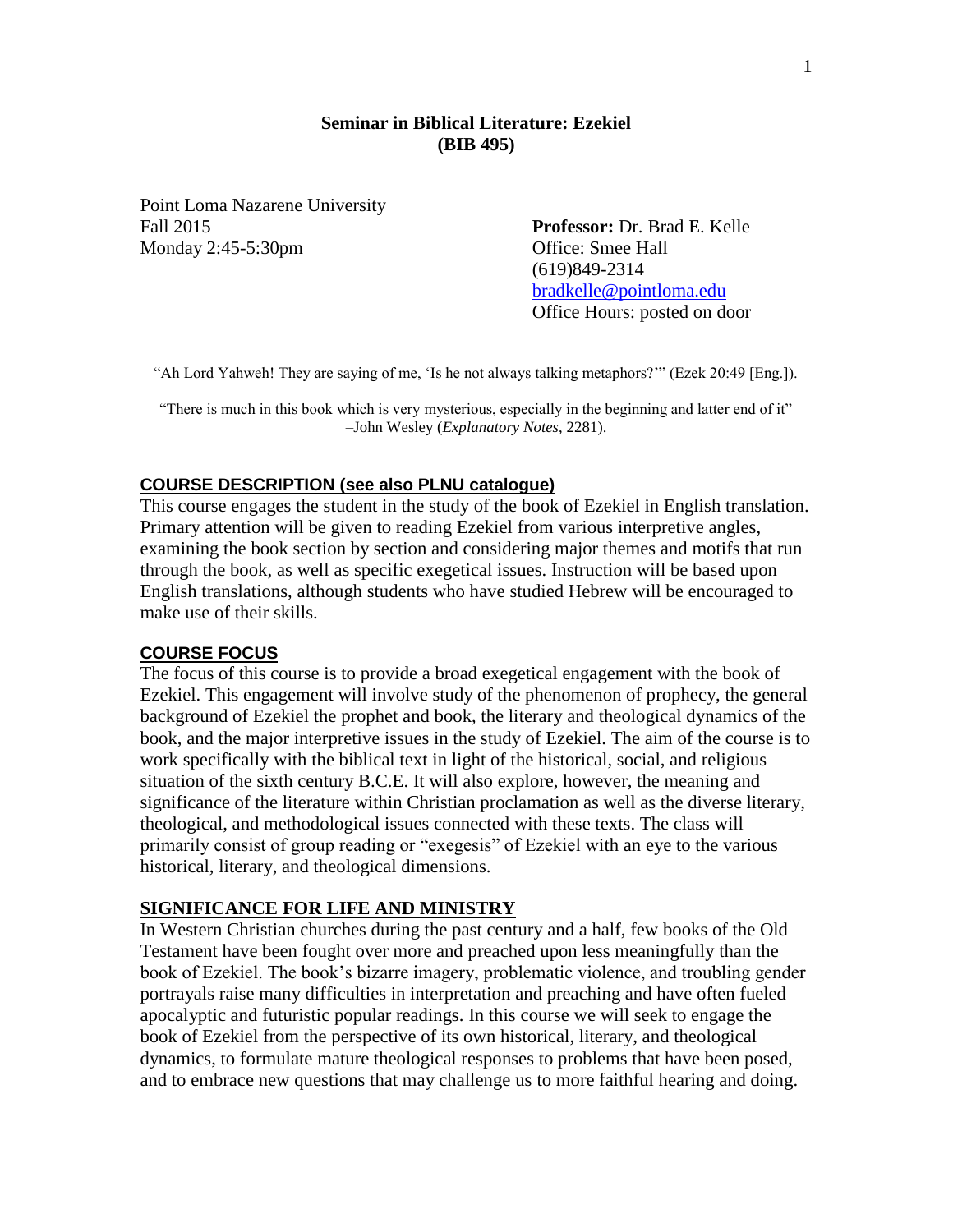# **LEARNING OUTCOMES**

Students successfully completing the course will have demonstrated that they: (1) have a knowledge and understanding of the book of Ezekiel and its interpretive issues; (2) are able to interpret this portion of the Bible through reading and critical interaction via historical, cultural, literary, and other methods; (3) are able to read the Bible theologically in view of their contexts, as well as other contexts that reflect cultural and social diversity; (4) have articulated an understanding of the nature of the Bible as both human words and holy scripture.

# **REQUIRED READING/TEXTBOOKS**

- 1. Brad E. Kelle, *Ezekiel* (New Beacon Bible Commentary; Kansas City, Mo.: Beacon Hill, 2013) ISBN: 978-0834129450.
- 2. Margaret S. Odell, *Ezekiel: Smyth and Helwys Bible Commentary* (Macon: Smyth and Helwys, 2005). ISBN: 978-1573120739.
- 3. Marvin A. Sweeney, *The Prophetic Literature* (IBT; Nashville: Abingdon, 2005). ISBN: 978-0687008445.
- 4. Walter Brueggemann, *Hopeful Imagination: Prophetic Voices in Exile*  (Philadelphia: Fortress, 1986). ISBN: 978-0800619251.
- 5. Additional photocopied readings (provided in class) covering especially issues related to feminist criticism and gender analysis of Ezekiel: 1) Mary E. Shields, "An Abusive God? Identity and Power/Gender and Violence in Ezekiel 23," in *Postmodern Interpretations of the Bible—A Reader* (ed. A. K. A. Adam; St. Louis: Chalice, 2001), 129-151; 2) Corrine L. Patton, "'Should Our Sister Be Treated Like a Whore?' A Response to Feminist Critiques of Ezekiel 23," in *The Book of Ezekiel: Theological and Anthropological Perspectives* (eds. M. S. Odell and J. T. Strong; SBLSyms 9; Atlanta: Society of Biblical Literature, 2000), 221- 239.
- 6. A Bible of the student's choice. This should be a modern translation (NRSV or NIV preferred) and not KJV or a paraphrase (Living Bible, The Message, etc.)

# **COURSE REQUIREMENTS/ASSIGNMENTS**

- 1. Attendance and Class Preparation/Participation (50 pts): This will be assessed through attendance taken in class, as well as the student's participation in in-class small group discussions and presentations.
- 2. Book Review of Brueggemann, *Hopeful Imagination* (50 pts): The student will read the *Hopeful Imagination* book and prepare a critical review of it. The paper should be **5-7 pages in length, typed, double-spaced, with 1-inch margins on all sides.** The paper must be turned in in-person, hard-copy during the class. *The*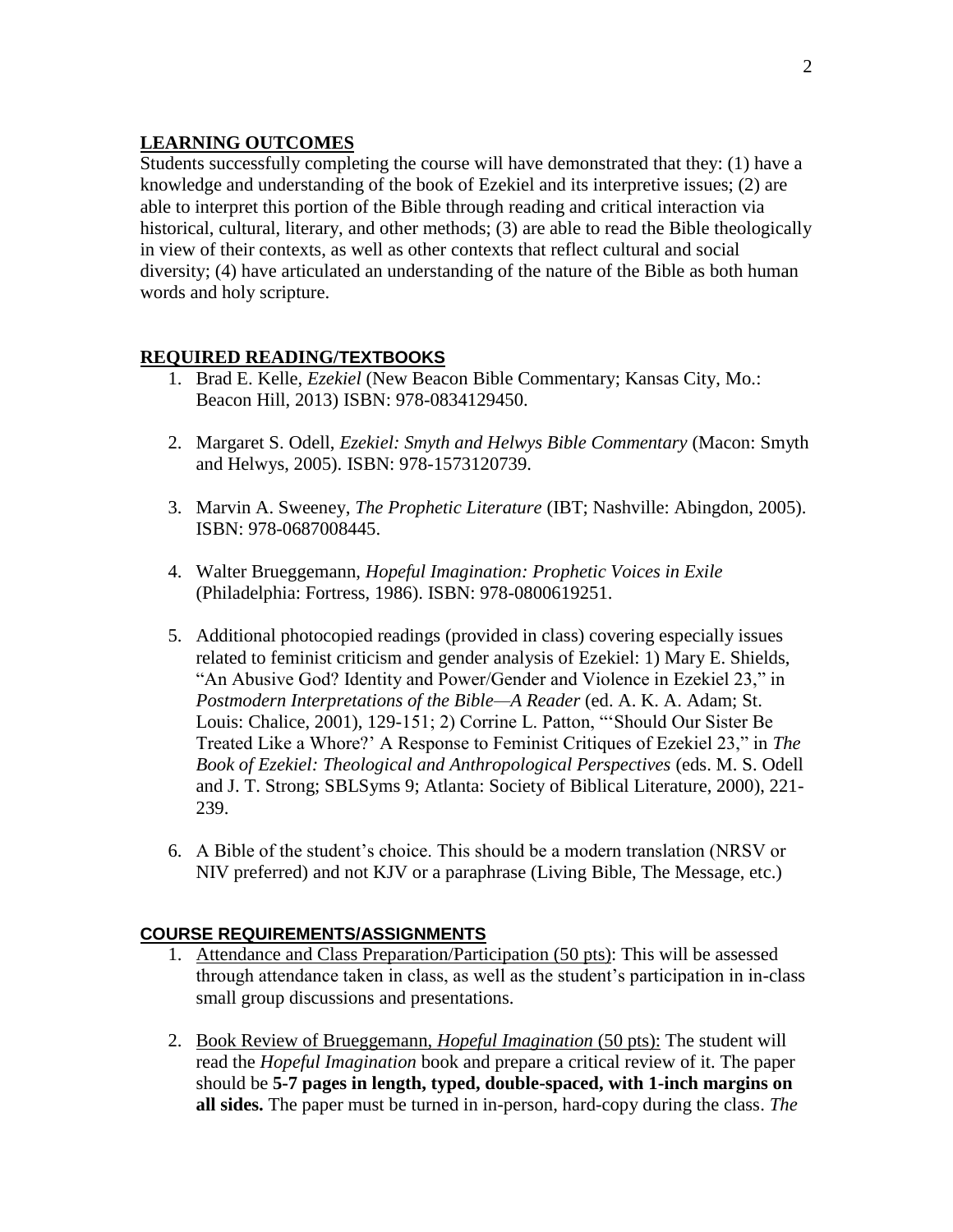*paper should follow the instructions given in this syllabus.* **The paper is due at the start of class on Monday September 21, 2015.**

- 3. Response Paper on Shields and Patton Articles Provided in Class (50 pts): After reading the articles by Shields and Patton (provided in class), the student should type a reflection paper dealing with the articles and their treatment of issues related to gender in the book of Ezekiel. **The paper should be 4-5 pages in length, typed, double-spaced, with 1-inch margins on all sides.** *The reflection should address the issues given in the instructions for the assignment in this syllabus.* **The paper is due at the start of class on Monday October 19, 2015.**
- 4. Final Exegetical Paper (100 pts): As the culminating project of the course, the student will prepare a major exegetical paper on a text of his or her choosing from the book of Ezekiel. Throughout the process, *the student should use the attached guides for researching and writing the exegetical paper*. The paper should be **12- 14 pages, typed, double-spaced, 12 pt font, 1-inch margins on all sides**. **The paper is due on Monday December 14, 2015.**

## **ADDITIONAL COURSE POLICIES**

1. Course Grading:

| Possible Points                                              | Assignment                                |
|--------------------------------------------------------------|-------------------------------------------|
| 50                                                           | <b>Class Attendance and Participation</b> |
| 50                                                           | Brueggemann Book Review                   |
| 50                                                           | <b>Response Paper to Articles</b>         |
| 100                                                          | <b>Exegetical Paper</b>                   |
| <i>*Total: Undergraduate Students: 250 (possible points)</i> |                                           |

2. Attendance: Attendance is a necessity. Excessive absences will have a direct effect on the final grade. Late work will only be accepted under the terms of the Late Work Policy (see below). All attendance policies of the institution apply. *THREE (3) unexcused absences will result in de-enrollment from the class.* Please note that it is the student's responsibility to obtain notes, etc. from other students for any missed classes.

3. Late Work Policy: In order not to be considered "late," all assignments must be submitted **in person, in hard copy, in class** on the day listed as the due date. *NO assignment may be submitted electronically (by email, etc.) for more than half credit.* If the student "forgets" an assignment, he or she may submit it late (either electronically or in hard copy) for no more than half credit. No assignment will be accepted for credit of any kind more than one week after the original due date.

4. Inclusivity: The School of Theology and Christian Ministry is committed to the equality of women and men. Recognizing that people have often used the English language in ways that imply the exclusion or inferiority of women, the school urges students, faculty, and staff to avoid sexist language in public discourse, in classroom discussion, and in their writings. This course will strive to practice sensitivity toward and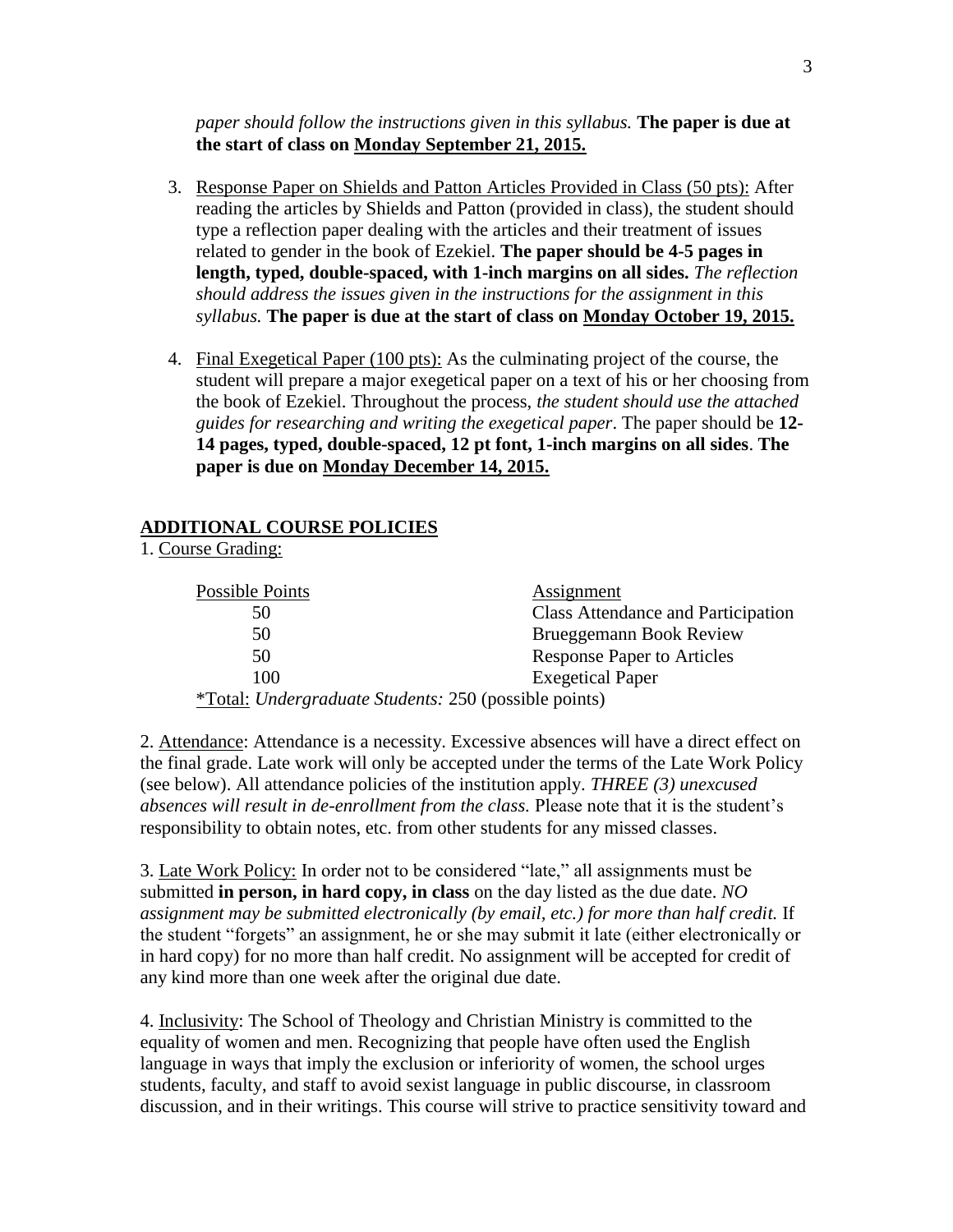foster respect for issues of inclusivity in matters of language and conduct. Each student should seek to enrich this inclusive atmosphere in both their class contributions and personal interactions.

5. Academic Honesty: Academic dishonesty is the act of presenting information, ideas, and/or concepts as one's own when in reality they are the results of another person's creativity and effort. Such acts include plagiarism, copying of class assignments, and copying or other fraudulent behavior on examinations. A faculty member who believes a situation involving academic dishonesty has been detected may assign a failing grade for a) that particular assignment or examination, and/or b) the course.

6. Academic Accommodations: While all students are expected to meet the minimum academic standards for completion of this course as established by the instructor, students with disabilities may require academic accommodations. At Point Loma Nazarene University, students requesting academic accommodations must file documentation with the Disability Resource Center (DRC), located in the Bond Academic Center. Once the student files documentation, the Disability Resource Center will contact the student's instructors and provide written recommendations for reasonable and appropriate accommodations to meet the individual needs of the student. This policy assists the university in its commitment to full compliance with Section 504 of the Rehabilitation Act of 1973, the Americans with Disabilities (ADA) Act of 1990, and ADA Amendments Act of 2008, all of which prohibit discrimination against students with disabilities and guarantees all qualified students equal access to and benefits of PLNU programs and activities.

## **COURSE OUTLINE**

- *1. Tuesday Sept. 1 (special Monday schedule on Tuesday)*
- A. Starting Points for Ezekiel and First Impressions
- B. Locating Ezekiel *Canonically \*Readings:* none *\*Due:* none

#### **\*MON. SEPT. 7: NO CLASS (Labor Day)**

#### *2. Monday Sept. 14*

- A. Refresher: What Are/Is Prophets/Prophecy?
- B. Locating Ezekiel *Historically:* Exile, Prophet, and Trauma
- *\*Readings:* 1) Sweeney, *Prophetic Literature* chs. 1 & 2; 2) the complete Introduction section in Kelle, *Ezekiel*
- *\*Due:* none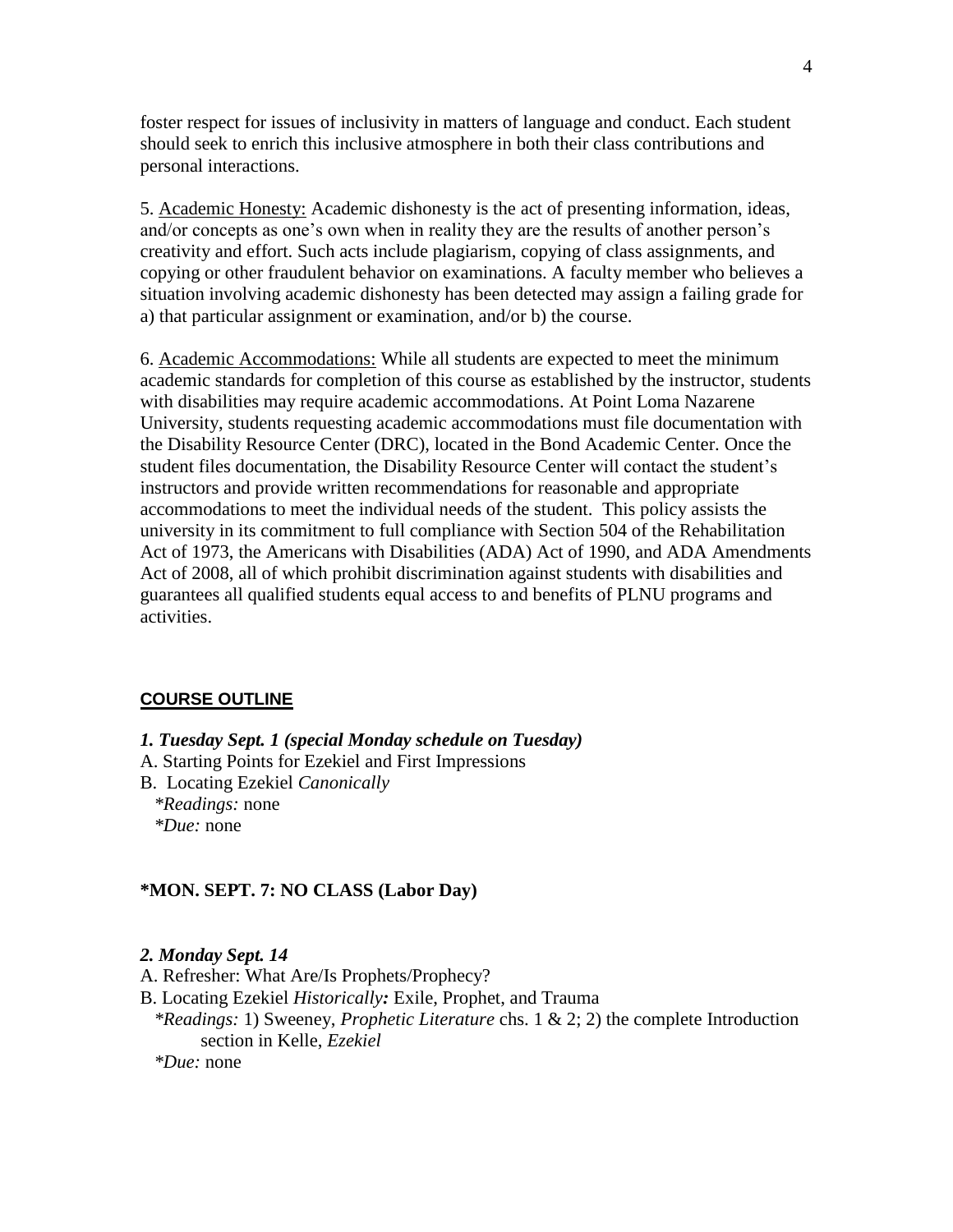### *3. Monday Sept. 21*

- A. Putting Ezekiel in His Place: Ezekiel among the Responses to the Exile (Brueggemann, *Hopeful Imagination* discussion)
- B. Ezekiel as a Response to Trauma (Pt.1): Introduction to the Book and Its Outline  *\*Readings:*1) Brueggemann, *Hopeful Imagination* (whole book); 2) the complete Introduction section in Odell, *Ezekiel*
	- *\*Due:* 1) Book Review of Brueggemann, *Hopeful Imagination*

## *4. Monday Sept. 28*

- A. Ezekiel 1—3
- B. Locating Ezekiel *Theologically*: the Book, the Theology of Holiness, and the Priestly Response to Trauma and Exile
	- *\*Readings:* 1) Commentary sections on Ezek 1—3 in Kelle, *Ezekiel*; 2) Commentary sections on Ezek 1—3 in Odell, *Ezekiel*

*\*Due:* none

## *5. Monday Oct. 5*

- A. Ezekiel 4—7
- B. Ezekiel 8—11
	- *\*Readings:* 1) Commentary sections on Ezek 4—7 and 8—11 in Kelle, *Ezekiel*; 2) read as much as possible of commentary sections on Ezek 4—7 and 8—11 in Odell, *Ezekiel*
	- *\*Due:* none

### *6. Monday Oct. 12 (shortened session due to Wiley Lecture event- end at 4:45pm)* A. Ezekiel 12—15

 *\*Readings:* 1) Commentary sections on Ezek 12—15 in Kelle, *Ezekiel*; 2) Sweeney, *Prophetic Literature*, ch. 5; 3) SKIM only commentary sections on Ezek 12–15 in Odell, *Ezekiel*

*\*Due:* none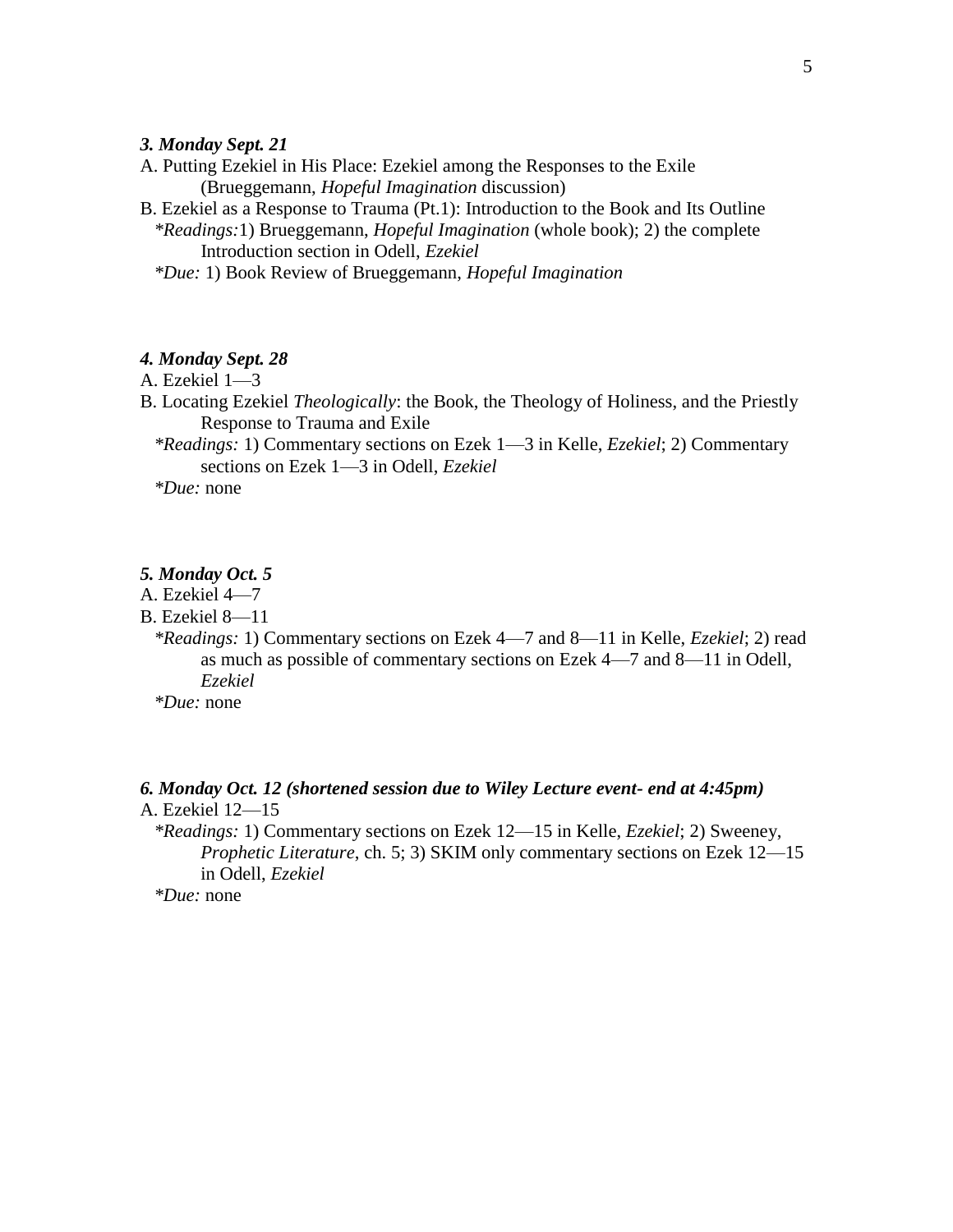## *7. Monday Oct. 19*

- A. Ezekiel 16 & 23 and the Issues of Gender in Ezekiel (discussion of Shields and Patton articles)
- B. (if time) Begin Ezekiel 17—24

 *\*Readings:*

- 1) Mary E. Shields, "An Abusive God? Identity and Power/Gender and Violence in Ezekiel 23," in *Postmodern Interpretations of the Bible—A Reader* (ed. A. K. A. Adam; St. Louis: Chalice, 2001), 129-151. (provided in class)
- 2) Corrine L. Patton, "'Should Our Sister Be Treated Like a Whore?' A Response to Feminist Critiques of Ezekiel 23," in *The Book of Ezekiel: Theological and Anthropological Perspectives* (eds. M. S. Odell and J. T. Strong; SBLSyms 9; Atlanta: Society of Biblical Literature, 2000), 221-239. (provided in class)
- 3) Commentary sections on Ezek 16 & 23 in Kelle, *Ezekiel*
- 4) SKIM commentary sections on Ezek 16 & 23 in Odell, *Ezekiel*
- *\*Due:* 1) Response Paper on Shields and Patton Articles

### *8. Monday Oct. 26*

A. Finish Ezekiel 17—24

 *\*Readings:* 1) Commentary sections on Ezek 17—24 in Kelle, *Ezekiel*; 2) Read as much as possible of commentary sections on Ezek 17—24 in Odell, *Ezekiel \*Due:* none

## *9. Monday Nov. 2*

A. Ezekiel 25—32

 *\*Readings:* 1) Commentary sections on Ezek 25—32 in Kelle, *Ezekiel*; 2) Read as much as possible of commentary sections on Ezek 25—32 in Odell, *Ezekiel \*Due: Submit passage chosen for final exegetical paper*

## *10. Monday Nov. 9*

## A. Ezekiel 33—37

 *\*Readings:* 1) Commentary sections on Ezek 33—37 in Kelle, *Ezekiel*; 2) Commentary sections on Ezek 33—37 in Odell, *Ezekiel*

*\*Due:* none

## *11. Monday Nov. 16*

A. Ezekiel 38—39

 *\*Readings:* 1) Commentary sections on Ezek 38—39 in Kelle, *Ezekiel*; 2) Commentary sections on Ezek 38—39 in Odell, *Ezekiel*

*\*Due:* none

## **\*MONDAY NOV. 23: NO CLASS (Society of Biblical Literature Conference)**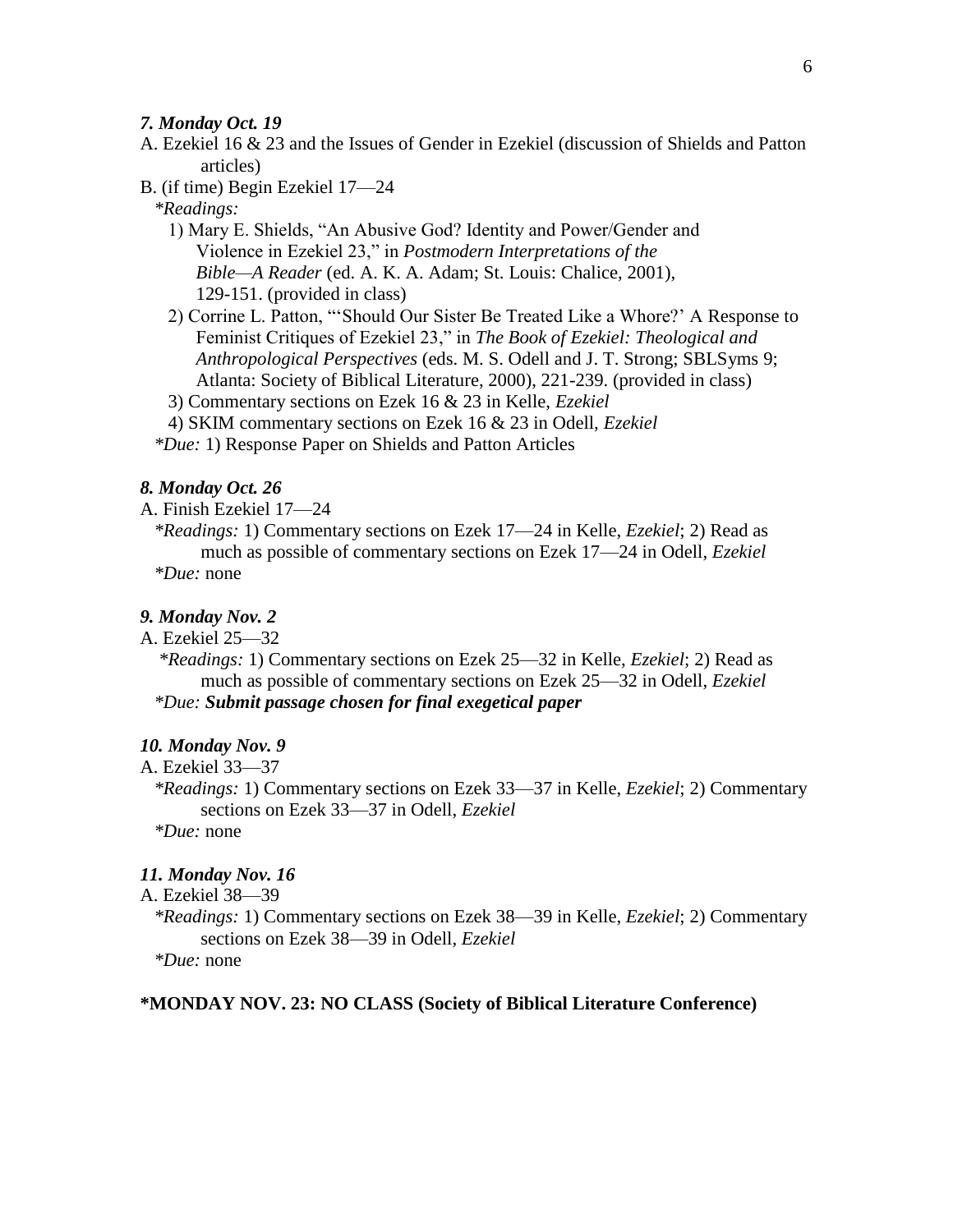# *12. Monday Nov. 30*

A. Ezekiel 40—48

 *\*Readings:* 1) Commentary sections on Ezek 40—48 in Kelle, *Ezekiel*; 2) SKIM only commentary sections on Ezek 40—48 in Odell, *Ezekiel \*Due:* none

# *13. Monday Dec. 7*

- A. Conclusion- Reflecting on the Whole: Ezekiel, Holiness, and Trauma
- B. Exegetical Papers Discussion  *\*Readings:* none

*\*Due:* 1) Final exegetical paper should be nearing completion!

# **\*\*FINAL EXEGETICAL PAPER: Final version due no later than 5:00pm on Monday December 14, 2015**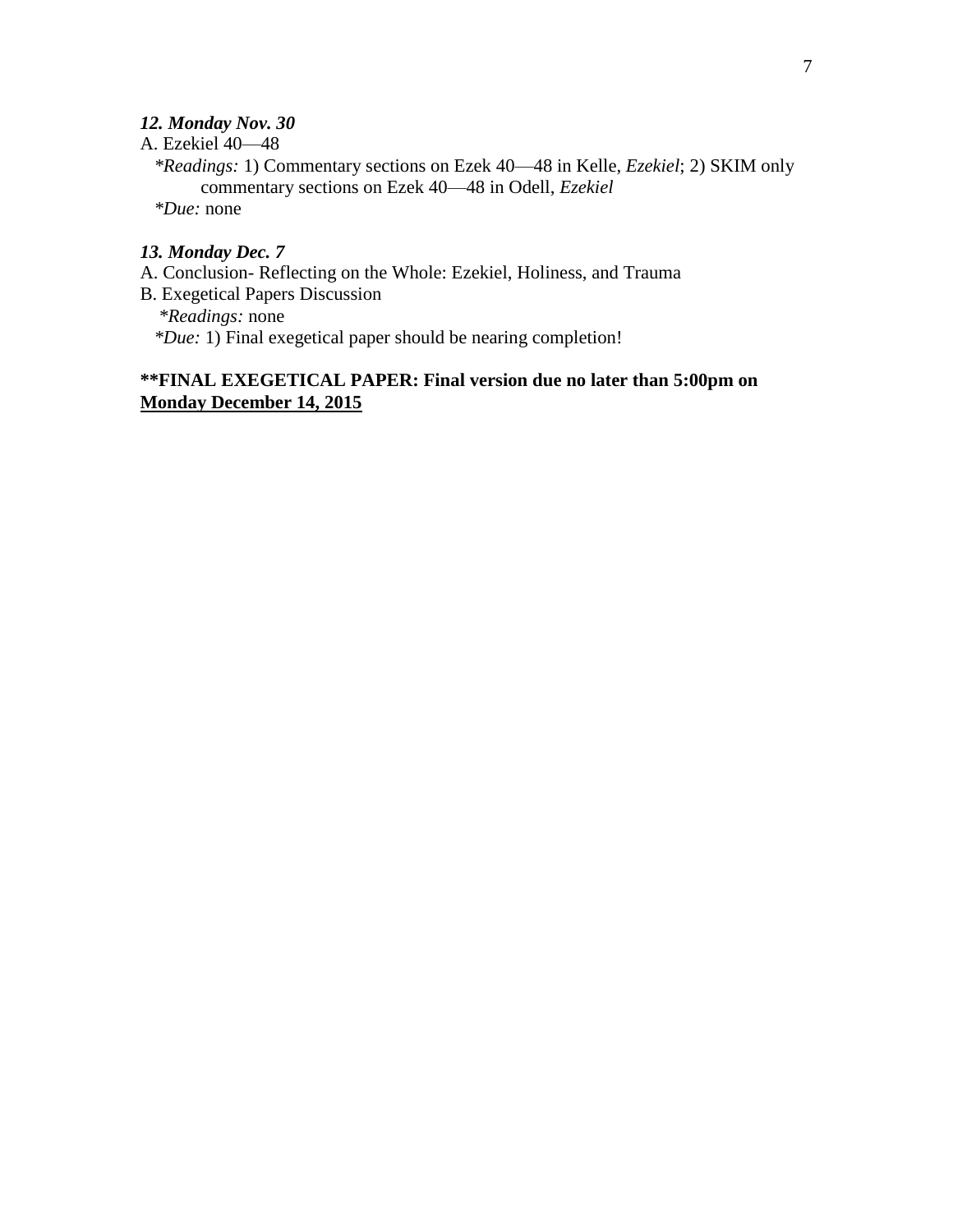## **Brueggemann,** *Hopeful Imagination* **Book Review Paper INSTRUCTIONS**

- a. Give a brief overview of the book: Central ideas? Major themes and how they were developed? (don't let this get too long).
- b. Discuss the comparison among Jeremiah, Ezekiel, and Second Isaiah that Brueggemann sets out in the book. How do they represent different responses to exile? In other words, identify Ezekiel's similarities and distinctives in the context of the prophetic literature related to the exile.
- c. Interact with the overall "thrust" of the book: -What parts of the book were most valuable or most opened new insights for or stirred you?
	- -What parts would you challenge in some way and how? (ex: does he work with certain assumptions/presuppositions, etc.?)

## **Response Paper on Shields and Patton Articles INSTRUCTIONS**

- a. Give a brief summary of each article
- b. Compare and contrast the two articles concerning how they approach issues raised by the portrayals of women and gender in Ezekiel
- c. Provide your response to the two articles and the issues in Ezekiel that they discuss.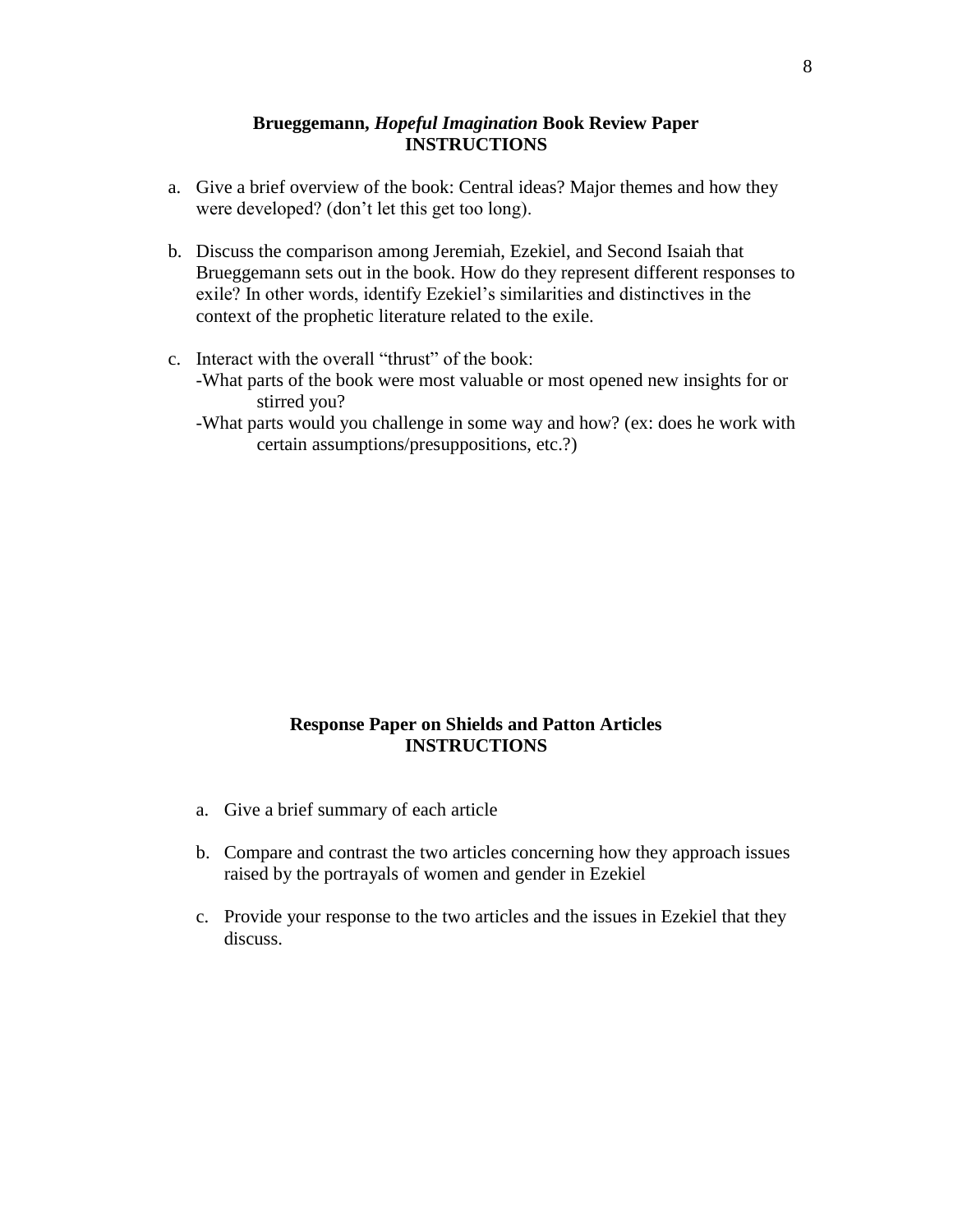## **EXEGETICAL PAPER GUIDE PART ONE Instructions for Researching the Paper**

\*For the research part of your paper, work through the following steps.

#### STEP 1: ENGAGING THE TEXT

Initial questions on which to make some notes:

- a. What drew you to this text for an exegetical paper? What interests you about it?
- b. What do commentaries and your other sources say about why this text is significant?

#### STEP 2: TRANSLATE YOUR TEXT

Read and compare at least four different translations (e.g. NIV, NRSV, NAB, etc.) of your text. Note any textual problems in margins or footnotes. Note words that seem significant or problematic.

#### STEP 3: OUTLINE YOUR TEXT

Divide your text into main units and subunits based on content. Make an outline of the text using your division (note: you will organize the body of your paper by offering exegetical analysis of each section [as you have divided the text] in turn)

#### STEP 4: PUTTING THE TEXT IN LITERARY CONTEXT

- a. Formulate a summary of the unit or section that *immediately precedes* your text.
- b. Formulate a summary of the unit or section that *immediately follows* your text.

 c. Make notes on how your text fits and functions in this literary context (e.g., is it a transitional passage? Is it the climax? Is it the beginning? Etc.)

#### STEP 5: PUTTING THE TEXT IN HISTORICAL CONTEXT

 Using outside resources such as commentaries and histories of Israel, compile notes on the following: a. what is the historical context of this passage? That is, what is the context in which it was composed?

What historical background does the text presume? How do you see that in the text itself?

 b. what *type* of literature ("genre") is your text (ex: is it a narrative? sermon? poem? speech? prayer? etc.)? What technical genre, if any, do commentaries suggest for this text? How does knowing the genre change the way you understand the text?

#### STEP 6: ANALYZE YOUR TEXT

 a. Within the text itself, what literary artistry do you see? What rhetorical devices are used? How do these devices affect the meaning of the text? Look for and note:

| Repetition                                | Anaphora (repeated use of initial word) |
|-------------------------------------------|-----------------------------------------|
| Hyperbole (exaggeration for effect) Irony |                                         |
| Simile (one thing likened to another)     | <b>Rhetorical Ouestions</b>             |
| Metaphor (implied comparison)             | Dialogue Between Characters             |

 b. Note key words, names, and places which seem significant. Use Bible Dictionaries and Concordances to explore the significance of these words.

 c. Address the theological issues in the text: What appears to be the major theological affirmations in this text? What is being said about God? about humanity? about salvation?

#### STEP 7: RESEARCH YOUR TEXT

At this point you should work through a number of commentaries and other outside sources to supplement the initial notes you have taken on each of the steps above. From the commentaries, pull out additional items on the elements above, grab some quotations to use, look for insights or especially technical items that you missed, etc. You should find things to plug into each of the research categories above.

 \*\*Specifically: Research your text using at least **five scholarly commentaries**. Highly recommended are the following series: a. Word Biblical Commentary, b. The New Century Bible Commentary, c. New Interpreter's Bible Commentary, d. Anchor Bible Commentary, e. International Critical Commentary, f. Old Testament Library, g. The Interpreter's Bible, h. Hermeneia, i. Continental Commentary, j. Berit Olam,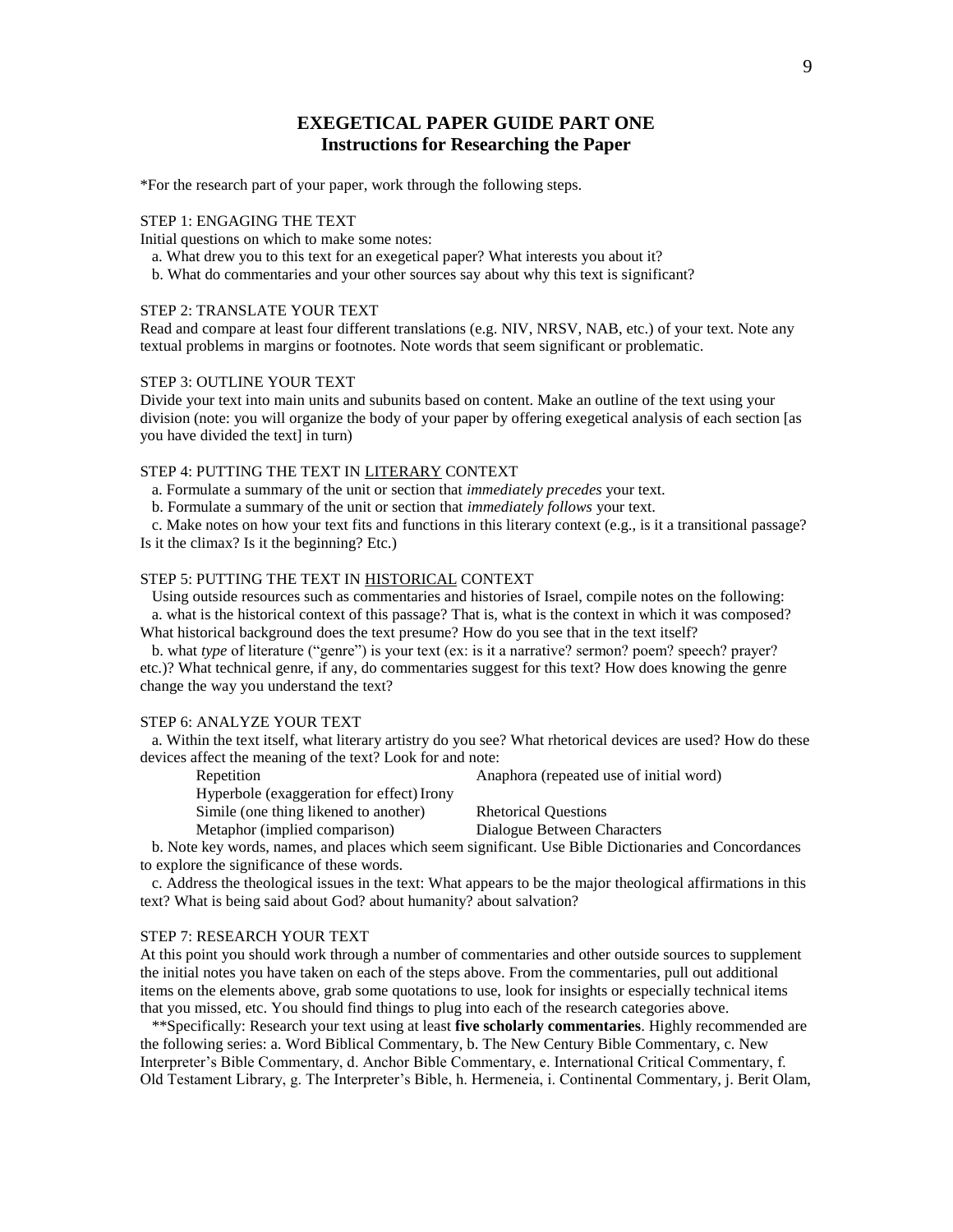k. New International Commentary on the OT (NICOT), l. Tyndale OT Commentaries, m. The Cambridge Bible Commentary.

STEP 8: FORMULATE A THESIS FOR YOUR INTERPRETATION OF THE TEXT Now that you have completed your research, come up with a single thesis statement that succinctly states *your reading/interpretation* of the text at hand (that is, a statement that says what this passage is in your view).

[\*Example: "Hosea 2 is a metaphorical and theological commentary on the events in Samaria at the close of the Syro-Ephraimitic War (ca. 731 BCE)."]

#### STEP 9: APPLY YOUR TEXT

How could you bring this text to bear on human need? How could you apply this text in a setting of preaching, teaching, etc.? What would a sermon or lesson based on your exegesis of this text look like?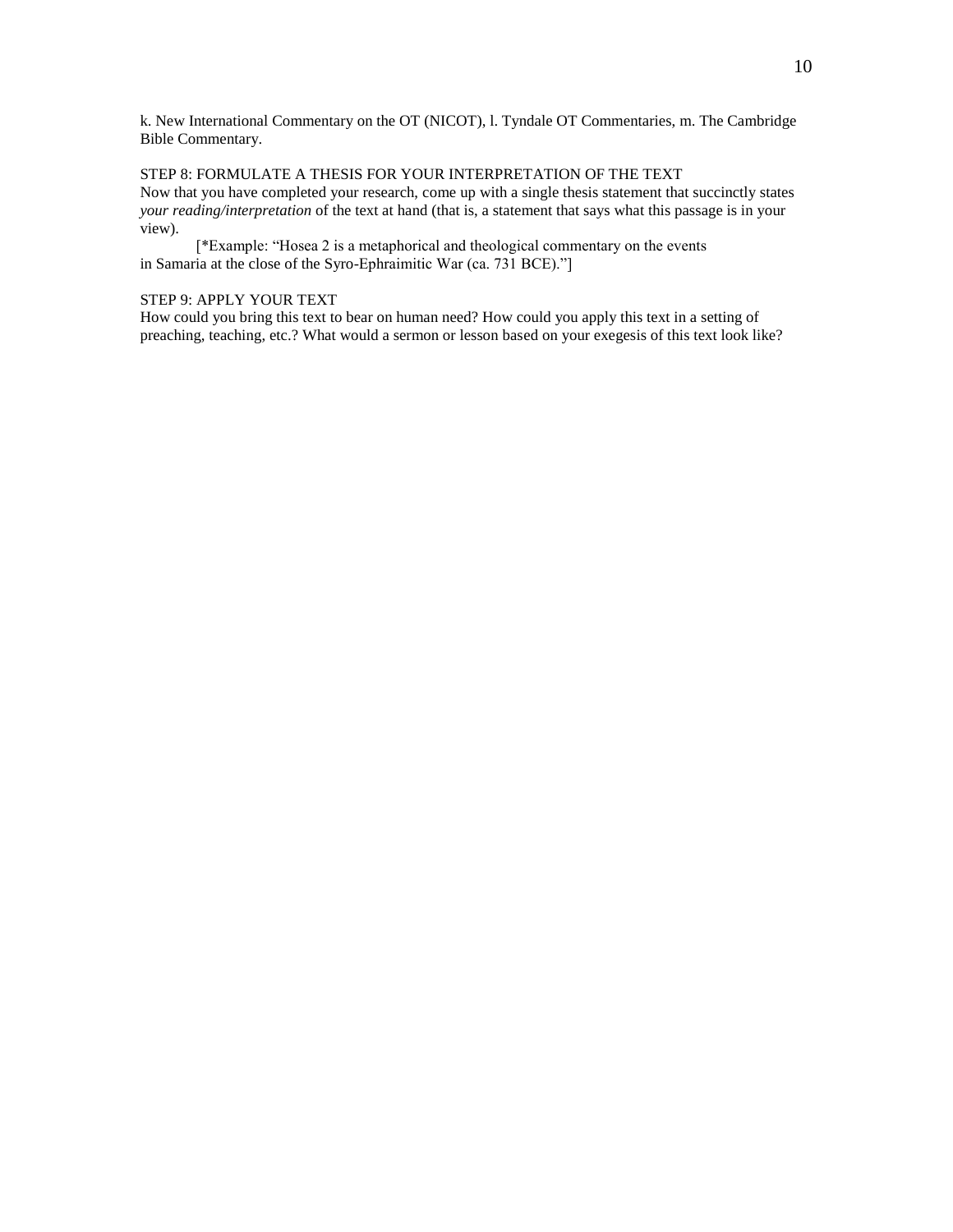# **EXEGETICAL PAPER GUIDE PART TWO Instructions for Writing the Paper**

\*\*Your main goal is to write your research from the research instructions. In order to do that, follow these guidelines in putting together your final paper:

1. Turn in your final paper TYPED, DOUBLED SPACED, WITH 12 PT. FONT AND 1- INCH MARGINS ON ALL SIDES.

2. Make sure to reference any authors that you cite, including the book, page number, etc. in a consistent form throughout the paper.

3. The final paper should be ca. 12-14 pages in length.

## **Format for the Paper**

*\*think of your paper as a guided tour through your passage, where you are the tour guide who is leading an informed, yet not expert, reader through a critical interpretation of your chosen text*

1. Opening/ Introductory paragraphs- Give a general introduction to your text:

- a. Give a basic summary of what happens in your text (brief!)
- b. Explain why you and others find this text significant in general
- c. Provide your thesis for what this text is/is doing/is saying, etc.

2. Give the outline of your text that you have devised (major units, subunits)—this should be in regular outline form

\*\**the following sections (##3-6) should be thought of as background to orient your reader to the unit-by-unit analyses that will form the body of the paper. Here you are providing the orienting information to set up your reading of the passage:*

3. Note and discuss any significant textual and translation issues that arise from your comparison of different English translations.

4. Describe what comes before and after your text and how your text fits and functions in that context (literary context).

5. Describe the form or type (genre) of material that your text is and how this impacts its interpretation.

6. Discuss the specific historical background of the text and how the text fits and functions within that historical context.